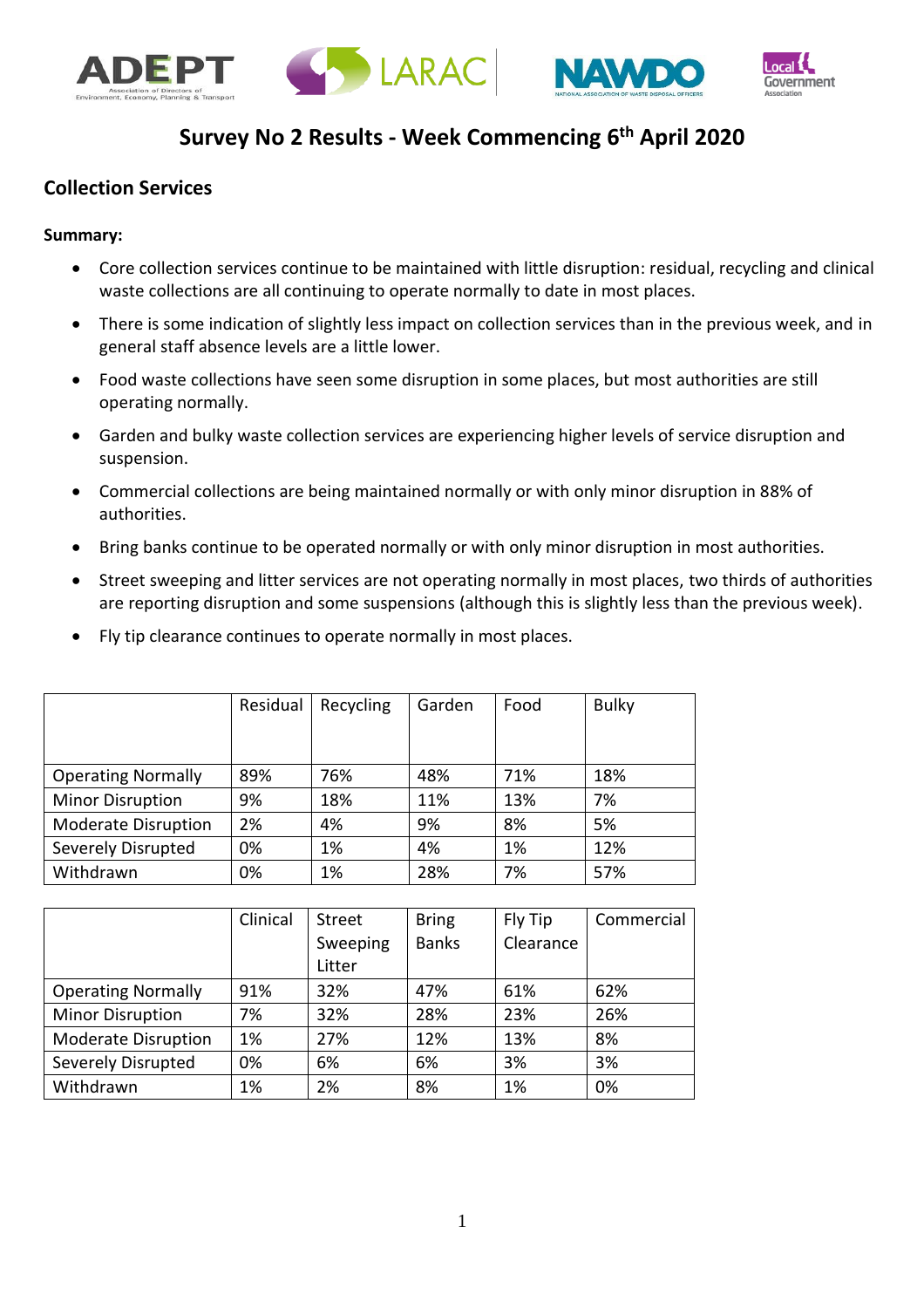







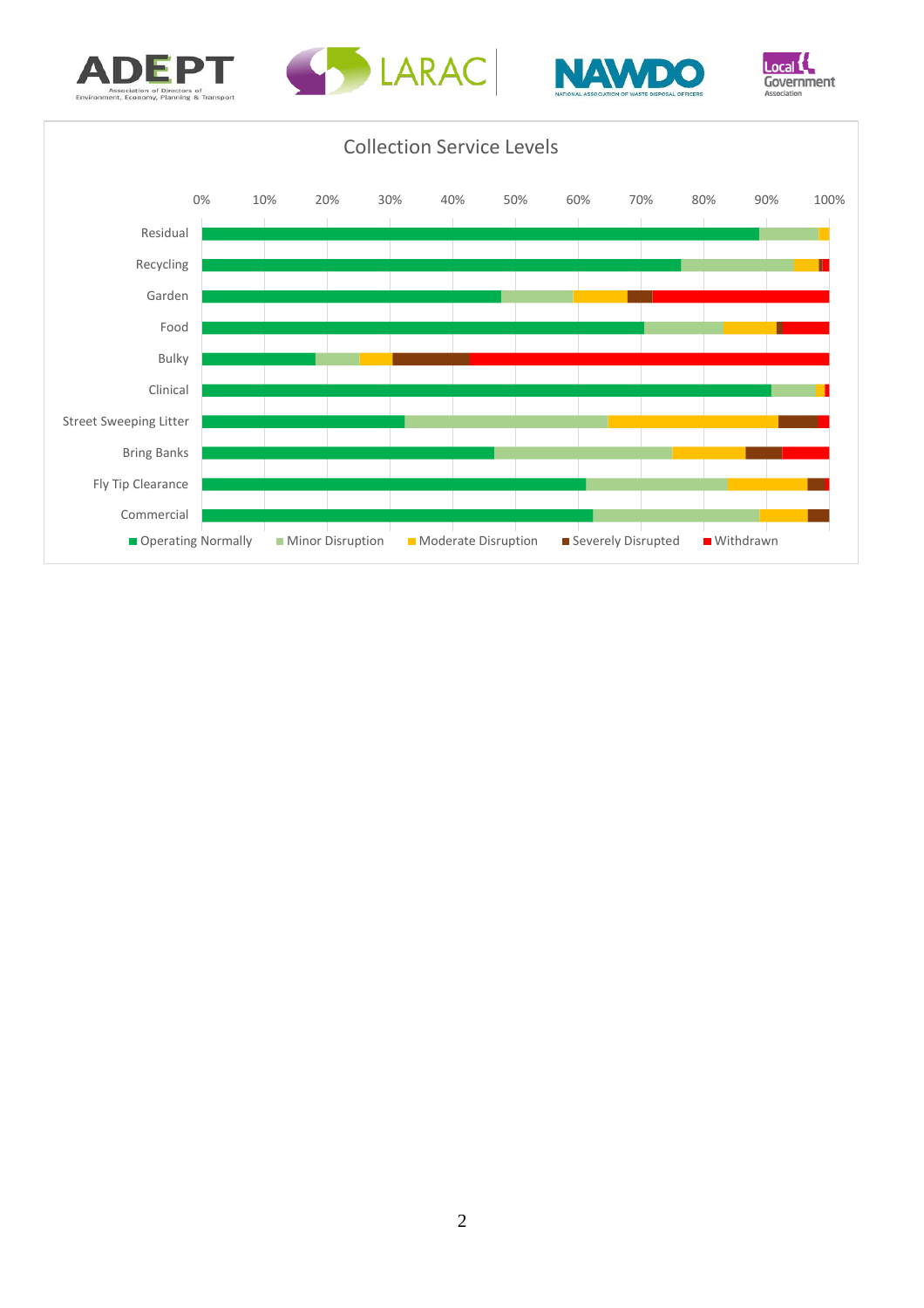





#### **Headlines:**

For **residual waste**, situation is very much 'business as usual' to date. The vast majority (89%) of Waste Collection Authorities (WCAs) responding reported that their **residual waste** collection service is operating normally. 9% of WCAs reported minor disruption, and 2% reported moderate disruption – none reported serious disruption.

For **recycling**, the situation is also 'business as usual'. Over three quarters (76%) of WCAs reported that their **recycling** collection service is operating normally. 23% of WCAs reported that their recycling service is disrupted to some extent, with just 1% having suspended this service.

For **food waste** collection, the majority of providers are still operating normally. Over two thirds (71%) of WCAs that provide a separate **food waste** collection reported that their food waste service is operating normally. 22% reported some level of disruption, and 7% have currently suspended this service.

And **clinical waste** collections are also operating normally in most places. 91% of WCAs providing this service reported that it is operating normally, and 6% reported only minor or moderate disruption. 1% have currently suspended this service.

Other types of waste collection are experiencing higher levels of service disruption and suspension. 48% of WCAs responding reported that their **garden waste** collection service is operating normally, and 24% reported that their garden waste service is disrupted to some extent. Over a quarter (28%) have currently suspended this service, although this is less than the previous week.

Over a half (57%) of WCAs have currently suspended their **bulky waste** collection service, although this is less than the previous week. Some authorities are meeting pre-existing bulky waste collection requests but not taking new ones. 24% are experiencing some level of disruption. Only 18% continue to provide the service normally.

**Street sweeping and litter** services are mostly not operating normally, although the situation is a little better than the previous week. 65% of councils are experiencing some level of disruption, and 2% have suspended this service. Approximately a third (32%) continue to provide the service normally.

The second survey asked some additional questions for the first time. **Commercial collections** are being maintained normally or with only minor disruption in 88% of authorities, and none have been suspended. **Bring banks** continue to be operated normally or with only minor disruption in most authorities (75%), although 18% have been more disrupted and 8% suspended. **Fly tip clearance** continues to operate normally in almost two thirds (61%) of places, with 39% disrupted and 1% suspended.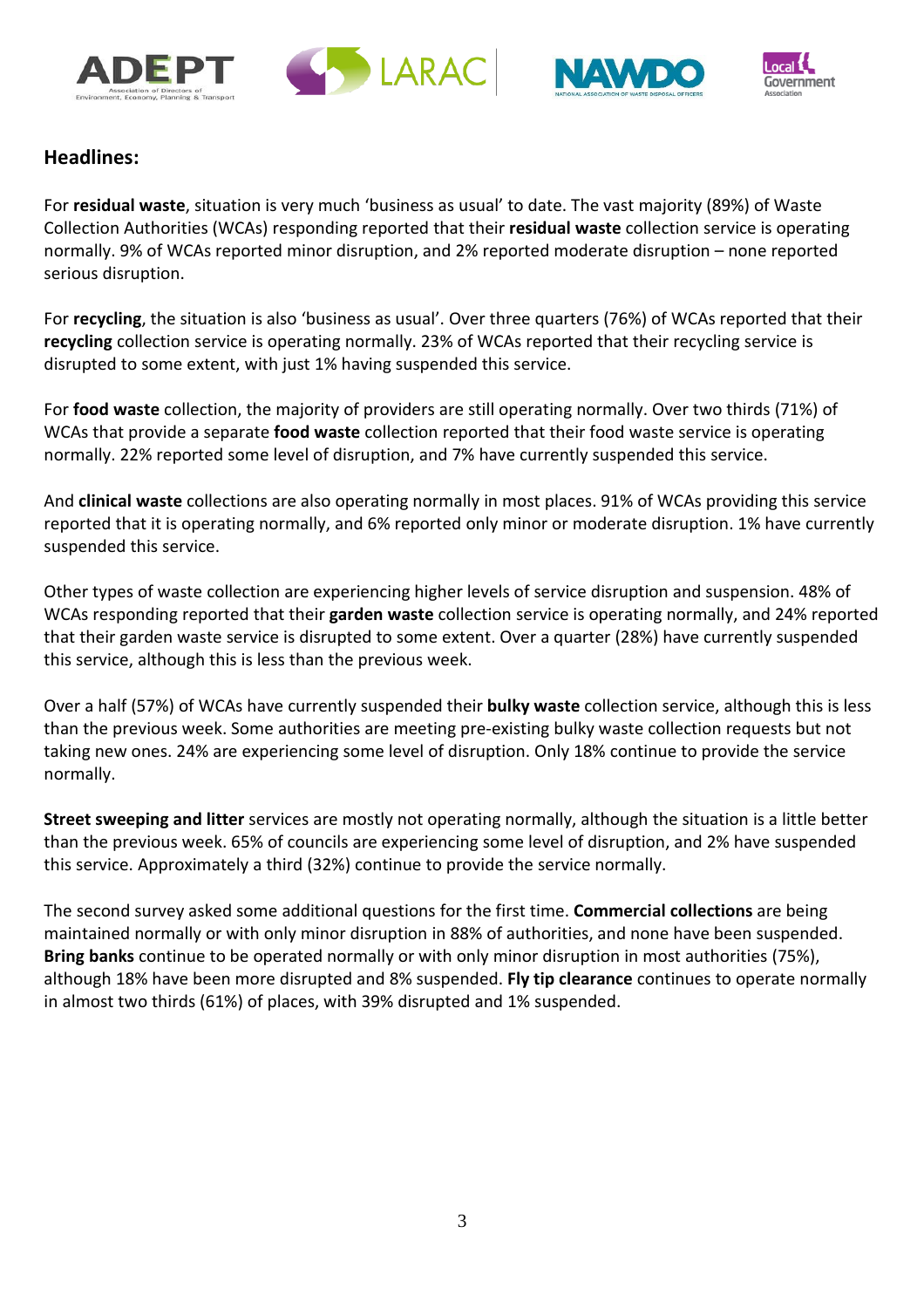







## **Disposal Services**

#### **Summary:**

- Most Energy from Waste (EfW) plants and landfill sites are continuing to operate normally.
- Most Waste Disposal Authorities (WDAs) have closed their Household Waste Recycling Centres for the time being.
- Other waste treatment services have been disrupted to a greater or lesser extent, and withdrawn in some places.

|                            | Transfer<br><b>Stations</b> | EfW | <b>MBT</b> | Landfill | <b>HWRC</b> | <b>MRF</b> | Open<br>Windrow | AD/IVC |
|----------------------------|-----------------------------|-----|------------|----------|-------------|------------|-----------------|--------|
| <b>Operating Normally</b>  | 85%                         | 87% | 80%        | 91%      | 0%          | 80%        | 76%             | 86%    |
| <b>Minor Disruption</b>    | 14%                         | 11% | 17%        | 5%       | 0%          | 16%        | 7%              | 5%     |
| <b>Moderate Disruption</b> | 1%                          | 2%  | 2%         | 3%       | 2%          | 2%         | 5%              | 0%     |
| Severely Disrupted         | 0%                          | 0%  | 0%         | 0%       | 8%          | 1%         | 1%              | 1%     |
| Not Available              | 0%                          | 0%  | 0%         | 1%       | 90%         | 1%         | 12%             | 7%     |

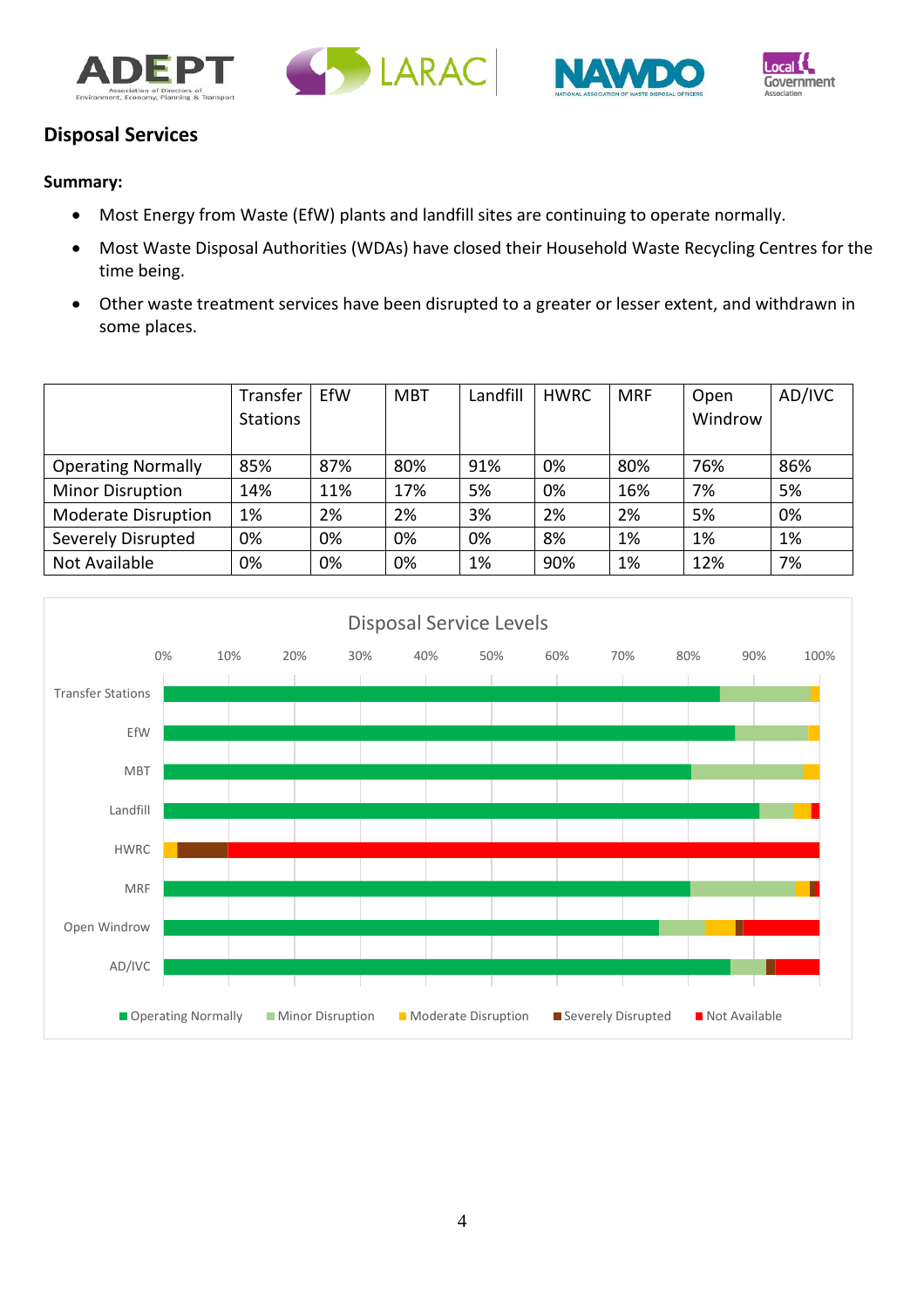





#### **Headlines:**

**Energy from Waste** (EFW) is operating normally in most places. 87% of Waste Disposal Authorities (WDAs) treating residual waste in this way reported normal operation, although this is slightly down on the previous week. The other 13% of WDAs reported minor or moderate disruption, no severe disruption or suspensions.

91% of the WDAs sending some waste to **landfill** are continuing to do so normally, although again slightly down on the previous week. 8% reported some disruption, and 1% that this method of disposal is not currently available.

85% of WDAs report that **transfer stations** are operating normally, the other 15% report only minor or moderate disruption. No severe disruptions or suspensions.

Most WDAs have suspended their **Household Waste Recycling Centres** (HWRCs) – 90% have withdrawn this service temporarily, up from 77% the previous week. None are reporting normal operation.

Of the WDAs sending some waste to **MBT**, 80% are continuing to do so normally, and the other 19% are reporting only minor disruption. No moderate/severe disruption or suspensions.

Most WDAs sending waste to **Material Recycling Facilities** (MRFs) continue to do so normally (80%). 19% are experiencing disruption, and 1% not available. Note that these figures should not be compared with the previous week because of some differences in interpretation.

76% of WDAs report that they continue to use **open windrow composting** normally, 13% with some disruption, and 12% not available. Again, these figures should be used cautiously as there may be some differences in interpretation.

The second survey included an additional question about the use of anaerobic digestion (AD) and/or in-vessel composting (IVC). 86% of WDAs continue to operate these treatments normally, 6% report some disruption, and 7% that they are not currently available.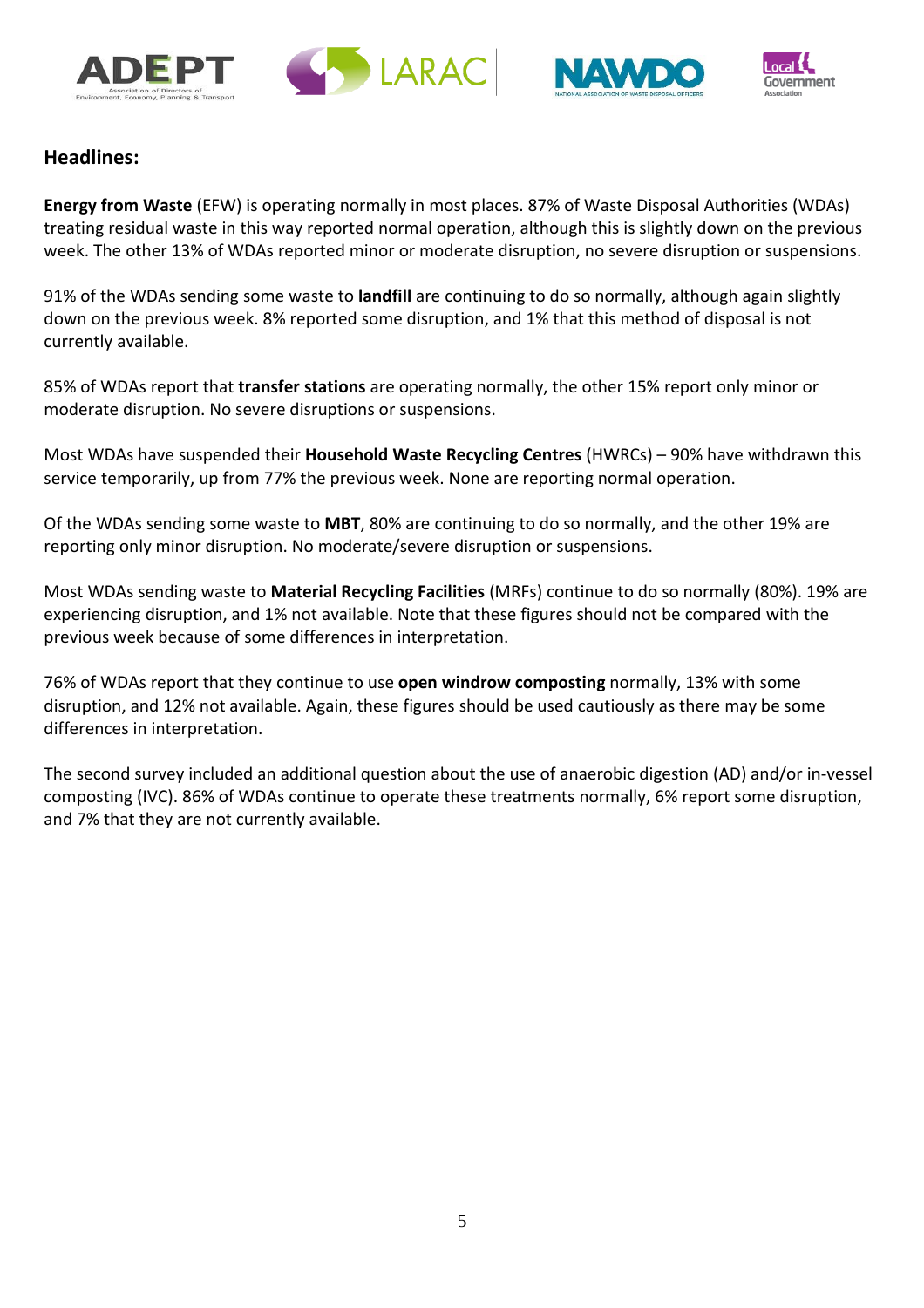





# **Staff Absence Levels**

| No Impact                  | 6%  |
|----------------------------|-----|
| Less than 20% reduction    | 60% |
| 20% to 40% reduction       | 32% |
| 40% to 60% reduction       | 1%  |
| 60% to 80% reduction       | 1%  |
| Greater than 80% reduction | በ%  |

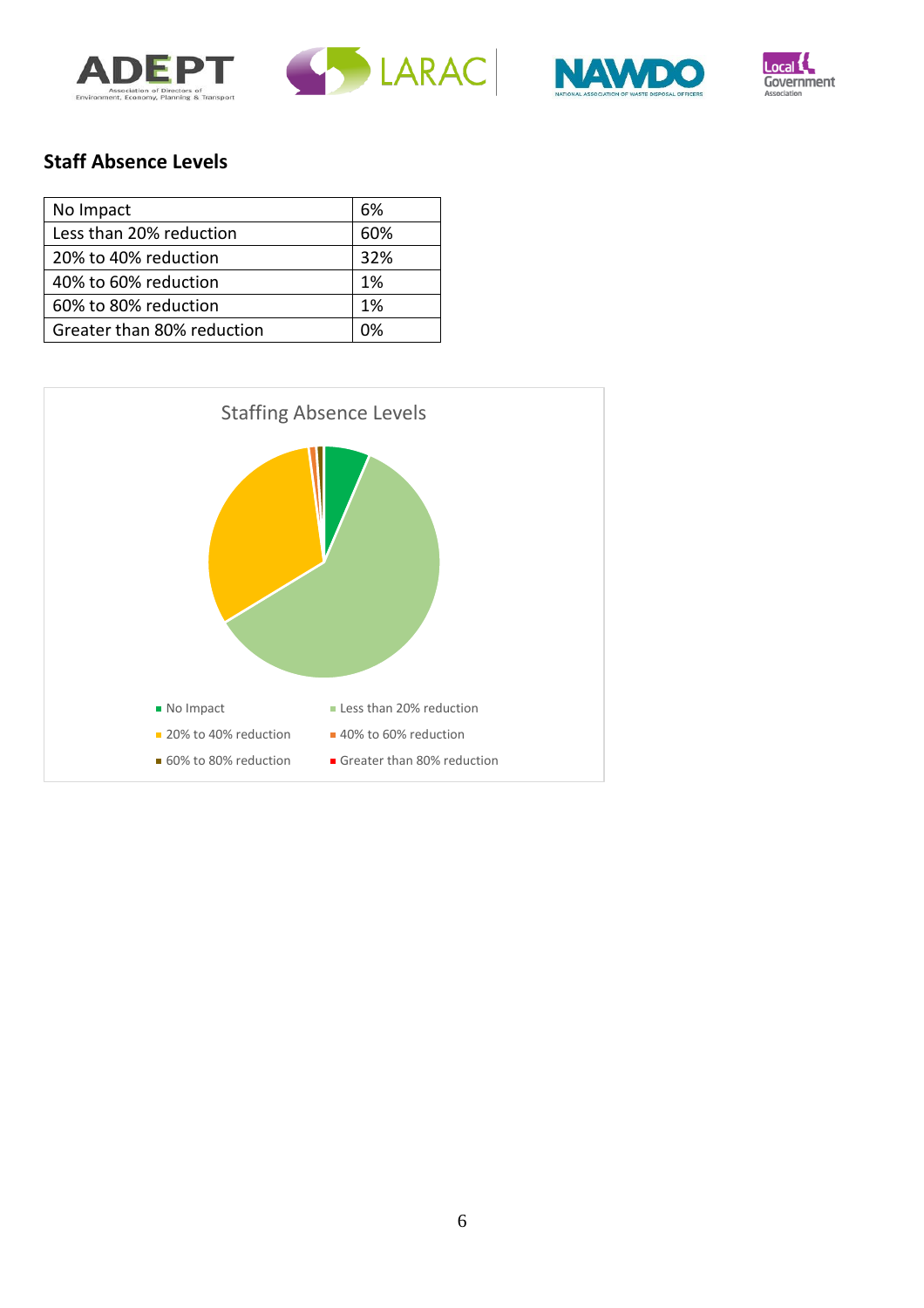





## **Reasons for Service Changes**

|                                             | Collection     | Disposal |
|---------------------------------------------|----------------|----------|
|                                             |                |          |
| Staff absence due to sickness               | 109            | 46       |
| Staff absence due to isolation              | 149            | 72       |
| Effects of social distancing on operational | 64             | 92       |
| practices                                   |                |          |
| Difficulty in securing PPE                  | 5              | 3        |
| Difficulty in securing parts/fuel           | $\overline{2}$ | 0        |
| Problems with supply chains/offtakers       | 10             | 11       |
| Don't know                                  | 3              | 13       |
| Other                                       | 18             | 25       |

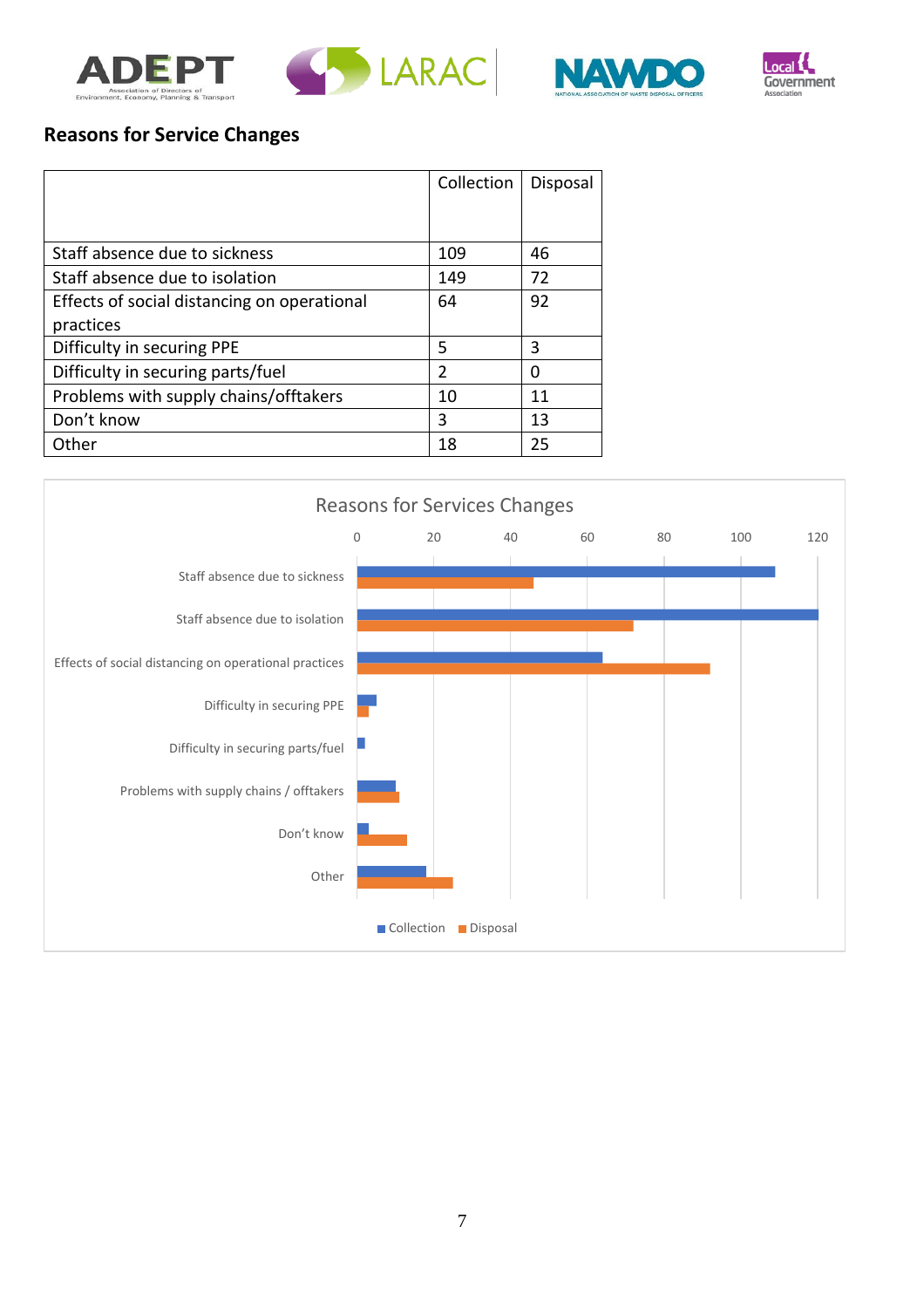





## **Changes in Waste Arisings (exc withdrawn services)**

|                               | Residual | Recycling | Garden | Food | <b>Bulky</b> | Clinical | Street<br>Sweeping<br>Litter | <b>Bring</b><br><b>Banks</b> | Fly<br><b>Tipping</b> | Commercial<br>waste |
|-------------------------------|----------|-----------|--------|------|--------------|----------|------------------------------|------------------------------|-----------------------|---------------------|
| 50-100%<br>decrease           | 1%       | 1%        | 4%     | 5%   | 29%          | 0%       | 17%                          | 6%                           | 3%                    | 39%                 |
| 20-50% decrease               | 1%       | 2%        | 4%     | 0%   | 10%          | 3%       | 21%                          | 8%                           | 2%                    | 35%                 |
| 0-20% decrease                | 4%       | 2%        | 2%     | 4%   | 14%          | 2%       | 26%                          | 4%                           | 6%                    | 15%                 |
| No Impact                     | 14%      | 19%       | 23%    | 26%  | 36%          | 88%      | 31%                          | 38%                          | 36%                   | 10%                 |
| 0-20% increase                | 43%      | 42%       | 23%    | 36%  | 7%           | 6%       | 3%                           | 20%                          | 30%                   | 1%                  |
| 20-50% increase               | 32%      | 28%       | 31%    | 27%  | 2%           | 2%       | 3%                           | 17%                          | 17%                   | 1%                  |
| 50-100%<br>increase           | 5%       | 5%        | 14%    | 2%   | 2%           | 0%       | 0%                           | 4%                           | 4%                    | 0%                  |
| Greater than<br>100% increase | 1%       | 1%        | 1%     | 0%   | 0%           | 0%       | 0%                           | 2%                           | 1%                    | 0%                  |

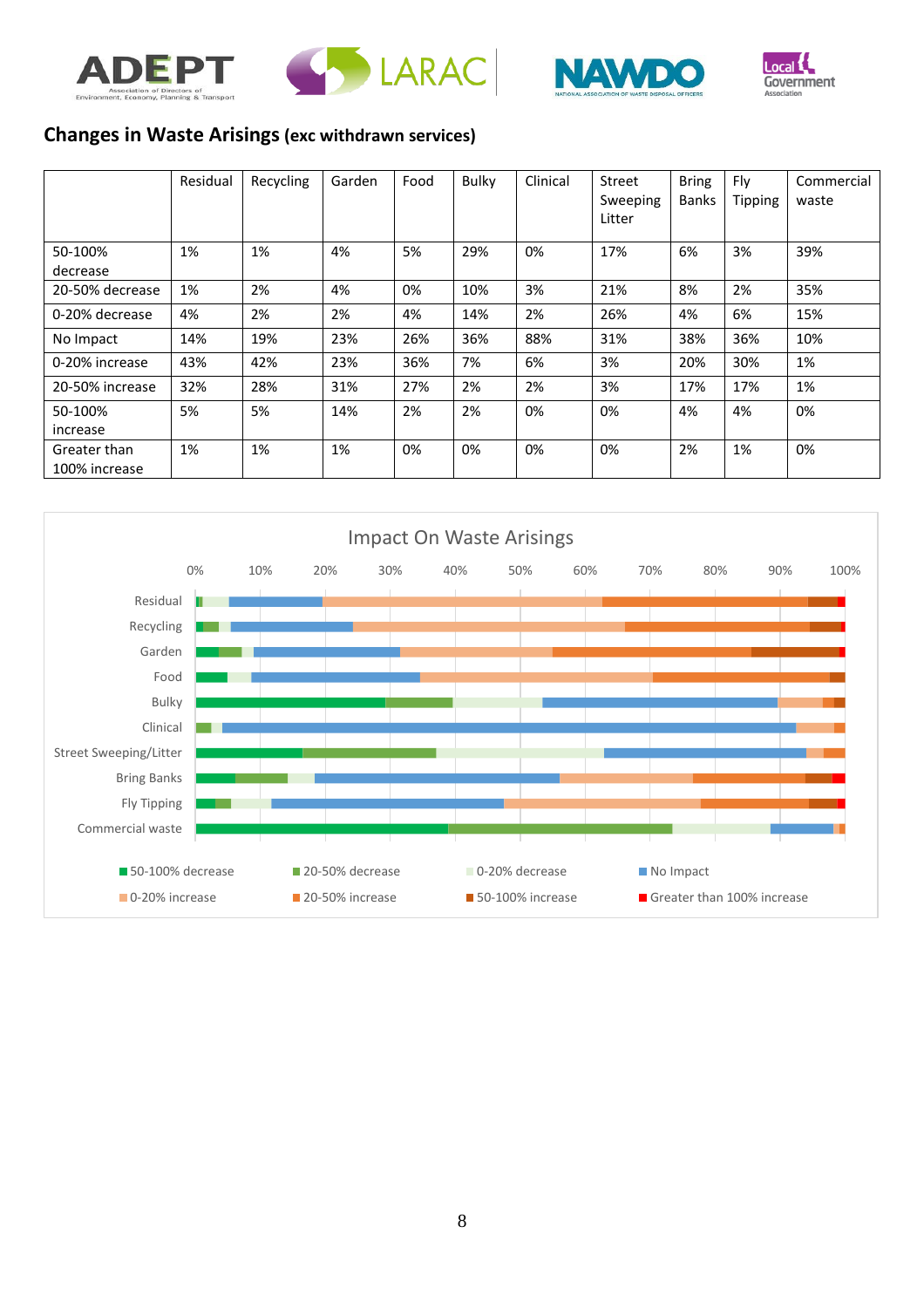





#### **Changes in Waste Arisings (inc withdrawn services)**

|                                | Residual | Recycling | Garden | Food | <b>Bulky</b> | Clinical | Street<br>Sweeping<br>Litter | <b>Bring</b><br><b>Banks</b> | Fly<br><b>Tipping</b> | Commercial<br>waste |
|--------------------------------|----------|-----------|--------|------|--------------|----------|------------------------------|------------------------------|-----------------------|---------------------|
| 100% decrease<br>(service W/D) | 0%       | 1%        | 23%    | 6%   | 45%          | 0%       | 1%                           | 4%                           | 1%                    | 1%                  |
| 50-100%<br>decrease            | 1%       | 1%        | 3%     | 5%   | 16%          | 0%       | 16%                          | 6%                           | 3%                    | 39%                 |
| 20-50%<br>decrease             | 1%       | 2%        | 3%     | 0%   | 6%           | 3%       | 20%                          | 8%                           | 2%                    | 34%                 |
| 0-20% decrease                 | 4%       | 2%        | 1%     | 3%   | 8%           | 2%       | 26%                          | 4%                           | 6%                    | 15%                 |
| No Impact                      | 14%      | 19%       | 17%    | 24%  | 20%          | 88%      | 31%                          | 36%                          | 36%                   | 10%                 |
| 0-20% increase                 | 43%      | 41%       | 18%    | 34%  | 4%           | 6%       | 3%                           | 20%                          | 30%                   | 1%                  |
| 20-50%<br>increase             | 32%      | 28%       | 24%    | 26%  | 1%           | 2%       | 3%                           | 17%                          | 17%                   | 1%                  |
| 50-100%<br>increase            | 5%       | 5%        | 10%    | 2%   | 1%           | 0%       | 0%                           | 4%                           | 4%                    | 0%                  |
| Greater than<br>100% increase  | 1%       | 1%        | 1%     | 0%   | 0%           | 0%       | 0%                           | 2%                           | 1%                    | 0%                  |



#### **Headlines**

Core waste arisings have generally increased. 81% of WCAs report an increase in the amount of residual waste collected, 76% report an increase in the amount of recyclable materials, and 65% report an increase in the amount of food waste collected.